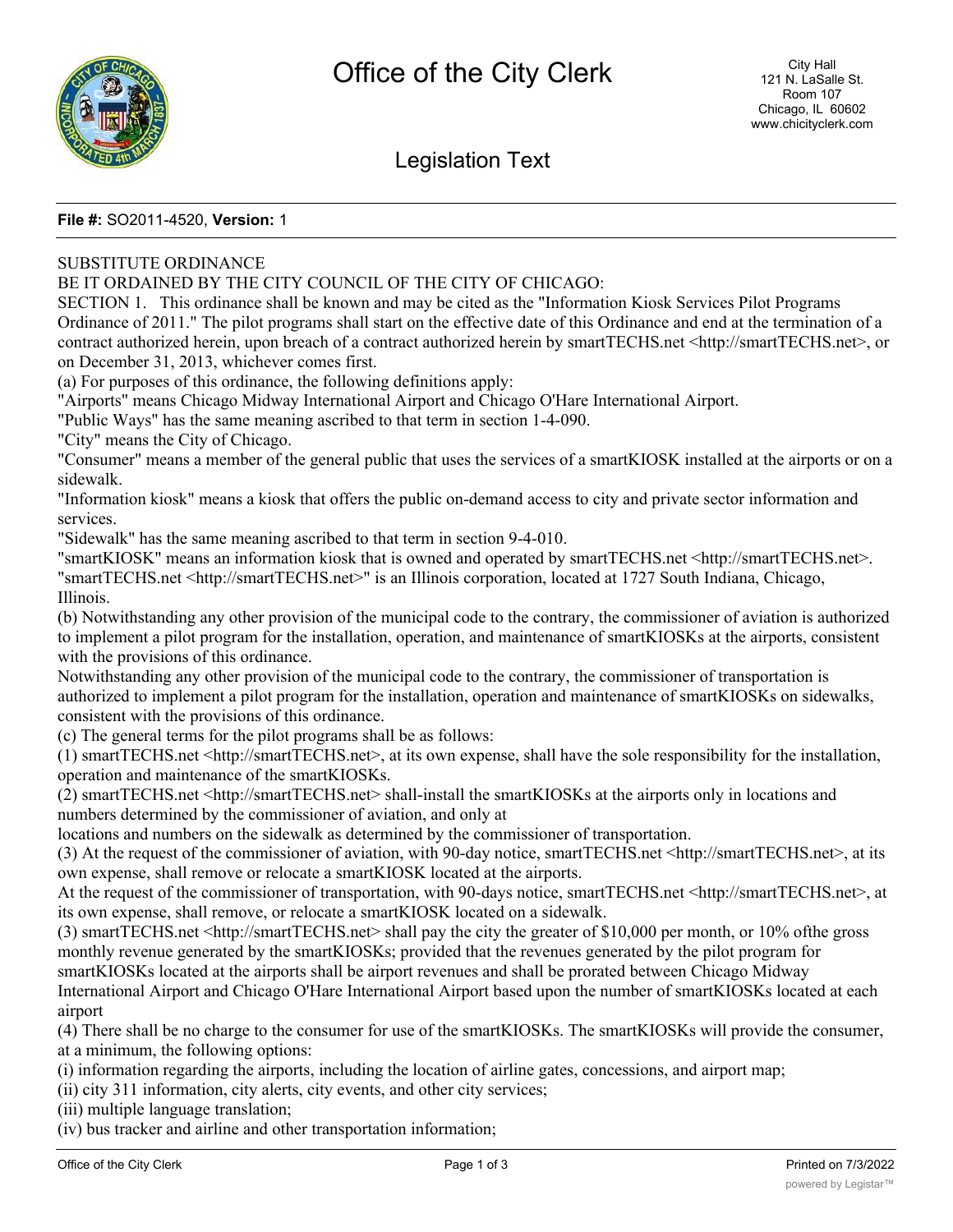### **File #:** SO2011-4520, **Version:** 1

(v) coupons, commercials, restaurant and related information;

(vi) maps;

(vii) smartPHOTOs; and<sup>1</sup>

(viii) entertainment information and services.

(ix) 2D/3D ad enclosures

(5) Upon termination of the pilot program, smartTECHS.net <http://smartTECHS.net> will remove, at its own expense, all of the smartKIOSKs.

(6) Any contract entered into with smartTECHS.net <http://smartTECHS.net> pursuant to the pilot program shall terminate 24 months after its execution, upon breach of the contract by smartTECHS.net <http://smartTECHS.net>, or on December 31, 2013, whichever comes first.

(7) smartTECHS.net <http://smartTECHS.net>, at its own expense, shall be responsible for obtaining all necessary permits and licenses required for the installation, operation and maintenance of the smartKIOSKs; provided that any smartKIOSK located on the sidewalk that is authorized by this ordinance shall not require the issuance of a public way use permit pursuant to section 10-28-010.

(8) smartTECHS.net <http://smartTECHS.net> shall be permitted to display advertising on the smartKIOSKs only in compliance with the standards and policy set forth by the commissioner of aviation for advertising at the airports, and with the standards

and policy set forth by the commissioner of transportation for advertising on the public way.<sup>2</sup>

(9) Any contract authorized by this ordinance shall include performance standards applicable to smartTECHS.net <http://smartTECHS.net>, and remedies available to the city and airport for failure of smartTECHS.net

<http://smartTECHS.net> to meet those standards. The remedies shall include the termination of the contract.

(10) smartTECHS.net <http://smartTECHS.net> shall not display any information, including the city seal or other city identifying marks, on the smartKIOSKs, or otherwise indicate that the smartKIOSKs are operated or owned by the city. (11) For the pilot program at the airports, smartTECHS.net <http://smartTECHS.net> shall use a good faith effort to comply with 49 CFR, part 23.

(d) In order to implement the pilot program at the airports, the commissioner of aviation is authorized to negotiate and enter into a contract on behalf of the city with smartTECHS.net <http://smartTECHS.net>, consistent with the terms of this ordinance, for the installation, operation and maintenance of smartKIOSKS at the airports.

In order to implement the pilot program for locations on the sidewalk, the commissioner of transportation is authorized to negotiate and enter into a contract on behalf of the city with smartTECHS.net <http://smartTECHS.net>, consistent with the terms of this ordinance, for the installation, operation and maintenance of smartKIOSKS on the sidewalks.

(e) Any contract entered into pursuant to this ordinance shall be subject to the following:

(1) The contract shall begin upon its execution and terminate 24 months thereafter, upon breach of the contract by smartTECHS.net <http://smartTECHS.net>, or on December 31, 2013, whichever comes first.

(2) The contract shall include the provisions of this ordinance and require that smartTECHS.net <http://smartTECHS.net> agrees:

(i) for smartKIOSKS installed at the airports, to pay the city the greater of \$10,000 per month, or 10% of the gross monthly revenue generated by such smartKIOSKs. For smartKIOSKS installed on the sidewalks, to pay the city the greater of \$10,000 per month, or 10% ofthe gross monthly revenue generated by such smartKIOSKS;

(ii) to make available for inspection and audit all books and records requested by the commissioner of aviation for the smartKIOSKS located at the airports, and to make available for inspection and audit all books and records requested by the commissioner of transportation for the pilot program for smartKIOSKs located on the sidewalk;

(iii) to obtain all necessary permits and licenses required for the installation, operation and maintenance of the smartKIOSKs;

(iv) to keep harmless the city against all liabilities, judgments, costs, and expenses which may in any way accrue against the city in the consequence of implementing the pilot program and agrees to indemnify the city for any loss, damage, cost, expense or liability of any kind which the city may incur in consequence of smartTECHS.net's acts, omissions, negligence, or improper work; and

(v) for the contract for the pilot program at the airports, smartTECHS.net <http://smartTECHS.net>to use good faith efforts to comply with the provisions of 49 CFR, part 23.

(f) The contracts authorized by this ordinance shall be subject to the applicable provisions of the municipal code pertaining to contract requirements, including but not limited to, the filing of an economic disclosure statement, and any